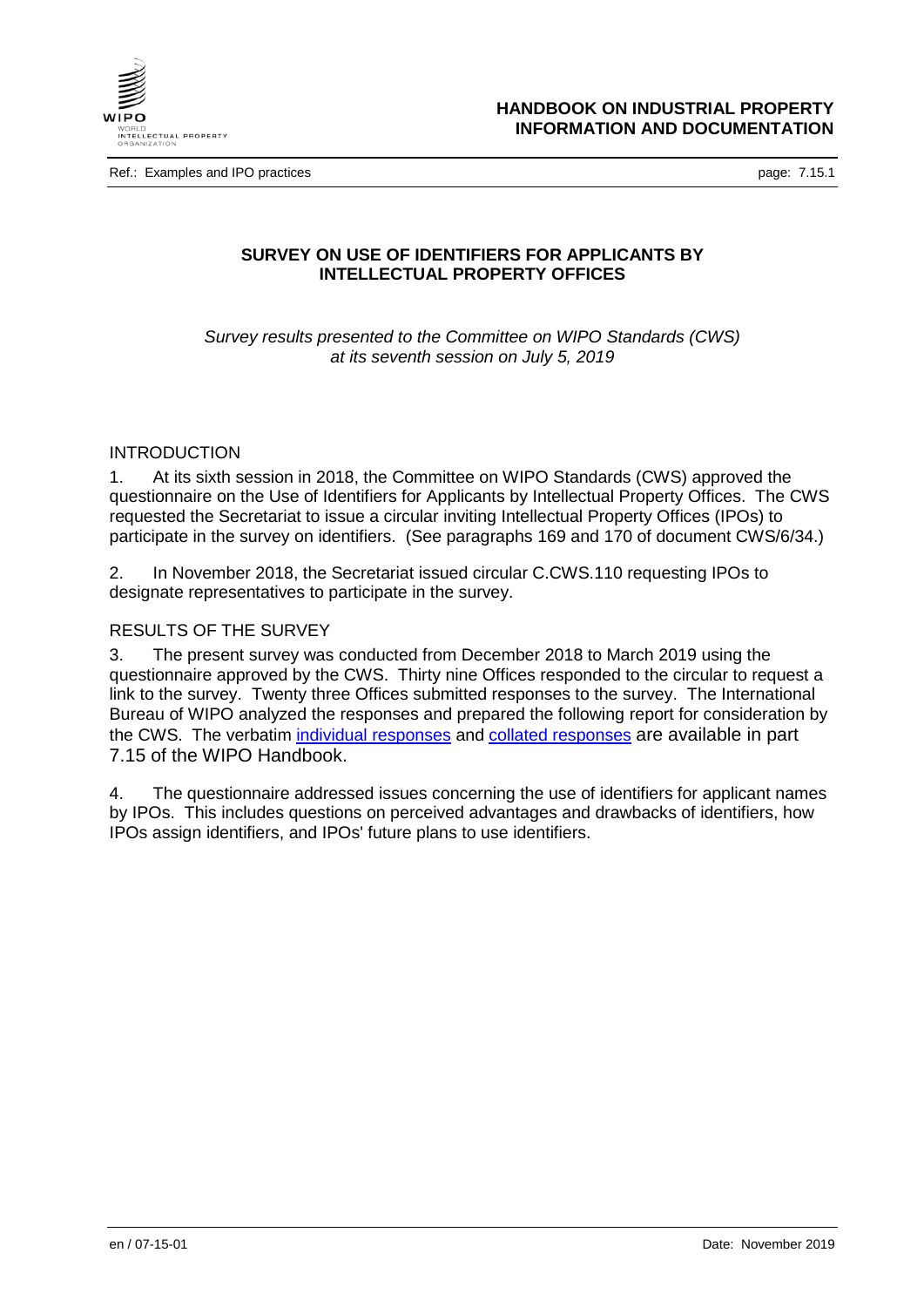

Ref.: Examples and IPO practices **page: 7.15.2** page: 7.15.2

AU Australia

- 5. The following 23 Offices participated in the Survey:
	- CA Canada CH Switzerland CN China CO Colombia CR Costa Rica CZ Czech Republic DE Germany DO Dominican Republic EE Estonia ES Spain GB United Kingdom HR Croatia IT Italy JP Japan KR Republic of Korea MD Republic of Moldova NZ New Zealand RU Russian Federation
	- SE Sweden
	- SK Slovakia
	- UA Ukraine
	- US United States of America

6. This report presents a summary of responses to the questionnaire. In this report, certain comments have been reworded from the original responses for the purpose of translation, abbreviation, clarification, or harmonization. Any deviation in meaning from the original comment is not intended. The questionnaire consists of three parts and a summary of each part is described below.

7. Twenty respondents answered the questions in Part A for Offices that use or plan to use identifiers. Four offices (CA, CR, DO, US) answered the questions in Part B for Offices with no identifiers. One office answered questions in both parts.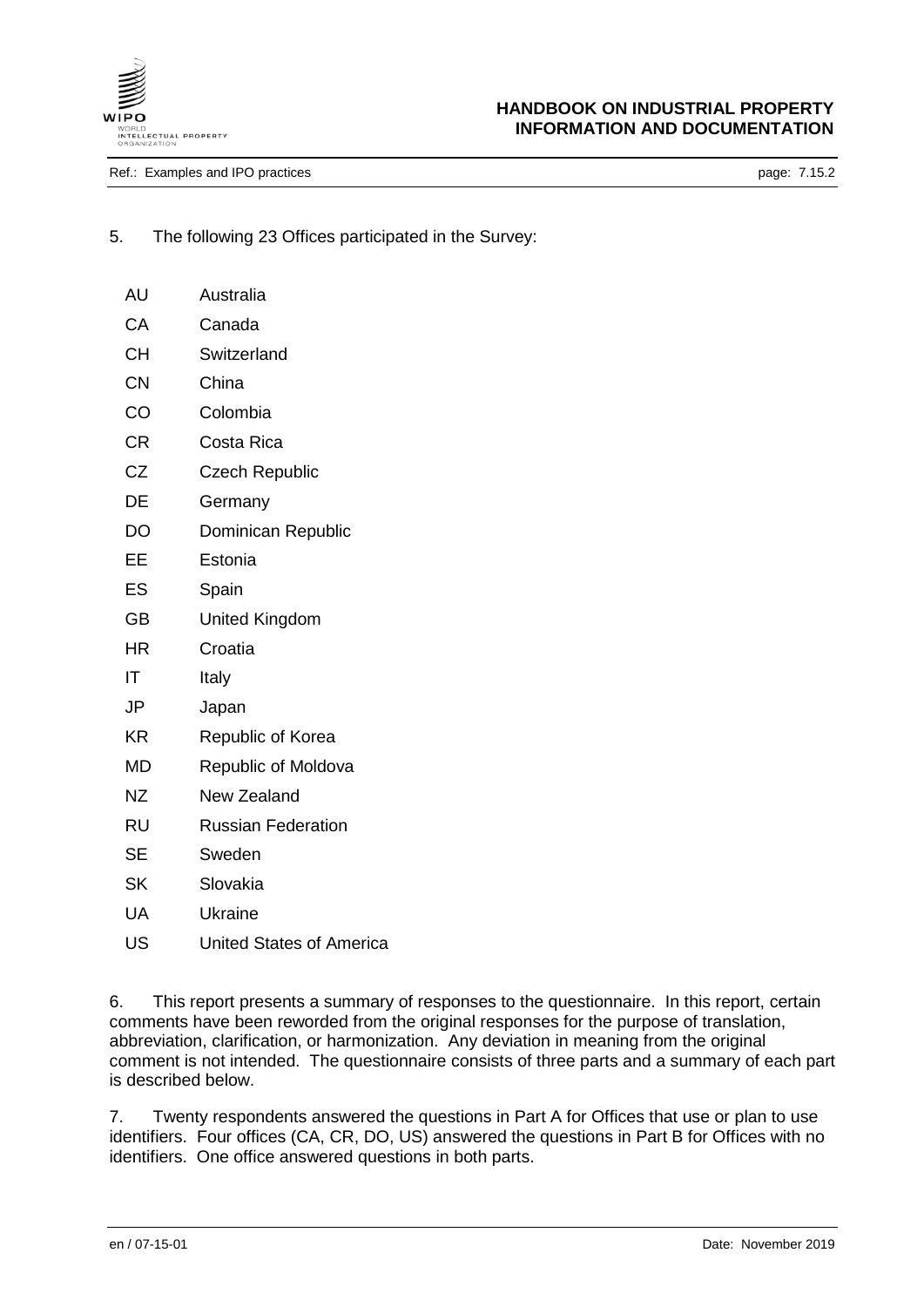

Ref.: Examples and IPO practices **page: 7.15.3** page: 7.15.3

### Part A - Identifiers

8. The first part of the survey contains questions about IPOs' use or planned use of identifiers. Responses show that most Offices consider the main advantages of identifiers to be:

- − Effective management of applicant information (95%); and
- − Easy to change applicant's information in all relevant records simultaneously (85%).

Other responses were selected by under a third of IPOs taking the survey. Still, the range of responses, including six write-in options, shows that in general IPOs perceive many potential advantages to using applicant identifiers.



Perceived advantages of using Applicant Identifiers in your Office?

9. On perceived advantages for applicants and patent information users, IPO responses were more varied. The top responses were:

- − Eliminating confusion and inconsistency by unifying multiple versions of an applicant name into a single, standardized name (79%)
- − Accurate statistics on patent applicants and owners (68%)
- − No need (for applicants) to repeatedly input the same information (63%)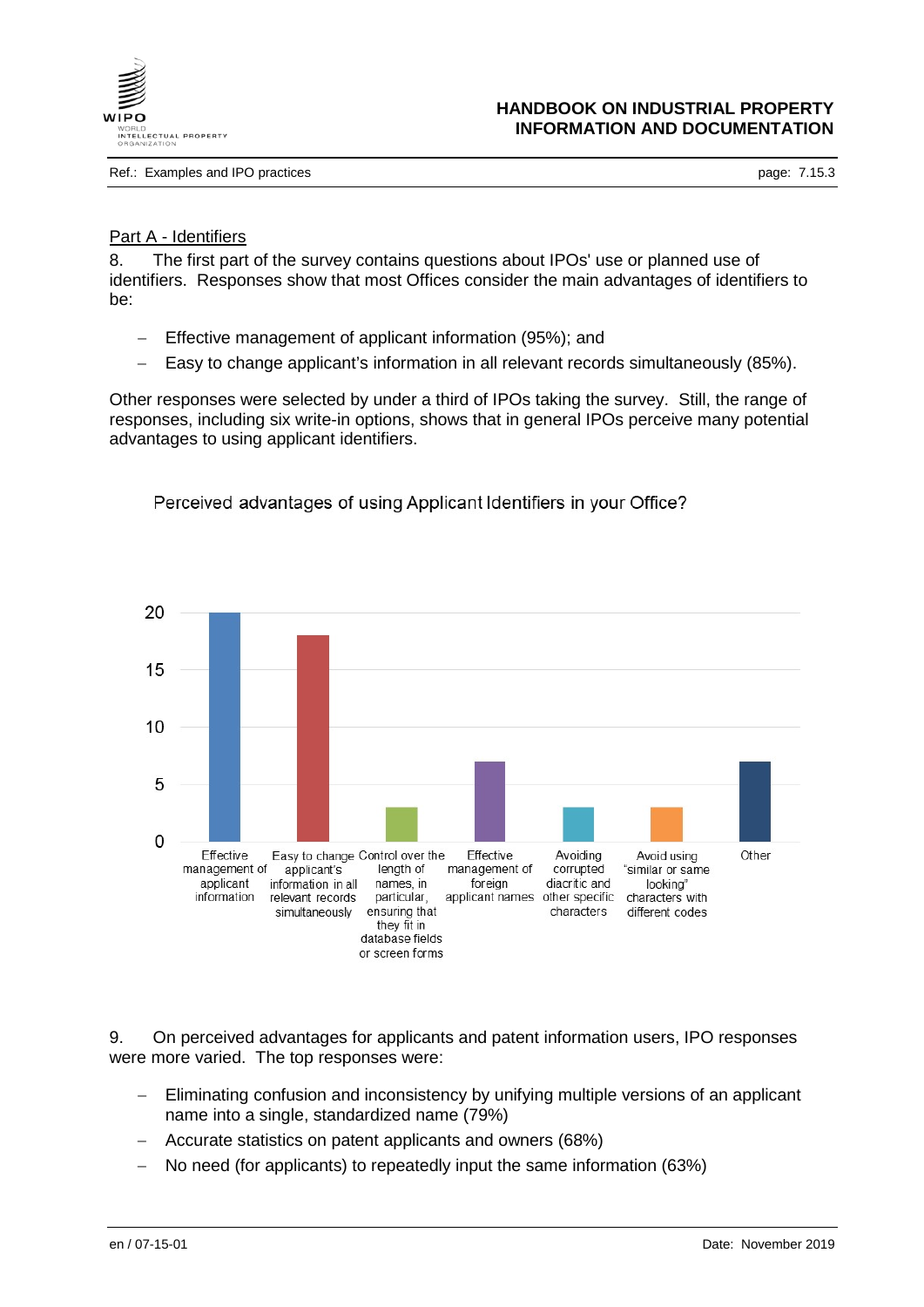

Ref.: Examples and IPO practices **page: 7.15.4** and intervals and intervals and intervals and intervals and intervals and intervals and intervals and intervals and intervals and intervals and intervals and intervals and in

Between a quarter and a third of IPOs agreed with the other listed advantages for applicants, with four additional write-in options.





10. Only one third of responding Offices say they publish or intend to publish the identifiers they use or plan to use for applicants. While this shows that a significant number of Offices do or will make identifiers public, it also means that two thirds of IPOs do not intend to publish their identifiers. This could indicate potential difficulties with cooperation between Offices on using identifiers. Alternatively, it could simply indicate that the identifiers these Offices currently use are not suitable for publication (such as passport or tax id numbers), while they may be open to publishing other types of identifiers that are designed to be public. Or it may indicate that these IPOs have not decided yet whether to publish identifiers that are planned for future use. Some Offices cited the EU General Data Protection Regulation as a reason not to publish, while others indicated the identifiers are only for internal purposes at the IPO. Unfortunately, the question does not distinguish between identifiers that are in use and identifiers that are planned to be used, making it difficult to tell the reasons for some Offices' reluctance to publish.

11. Among Offices that publish or plan to publish identifiers, the identifiers will be available in Official Gazettes, online portals, or e-filing systems.

12. Almost two thirds (63%) of IPOs do not plan to include identifiers in the data they exchange with other Offices. An additional 20% are not sure if they will exchange identifiers,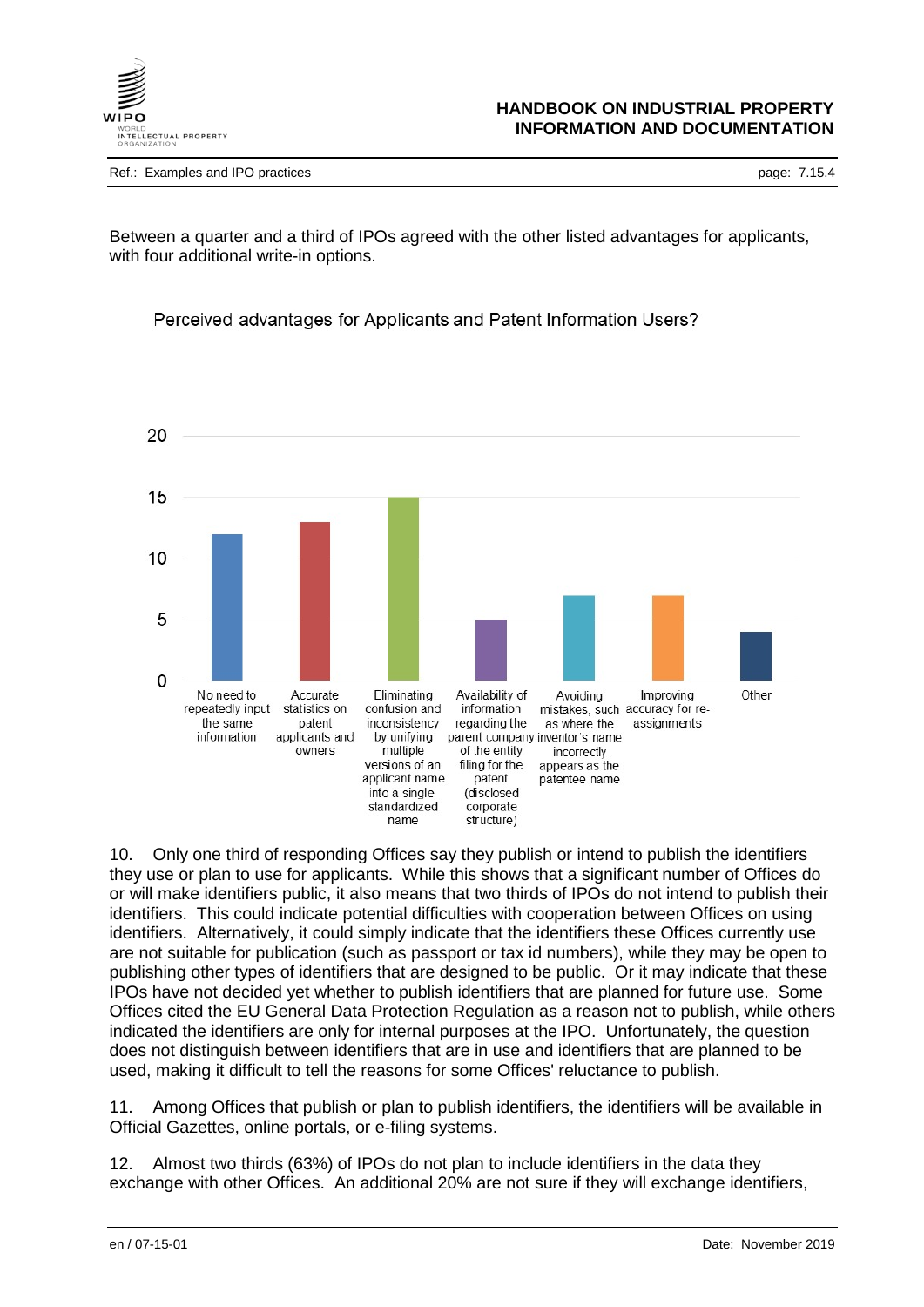

Ref.: Examples and IPO practices **page: 7.15.5** page: 7.15.5

leaving only 16% who include or plan to include identifiers in exchange data. Again, this could pose difficulties for Offices to cooperate on use of identifiers. However, at least two Offices indicated in comments that they would be willing to consider exchanging identifiers in the future.

Plan to include identifiers in data exchanged with other IPOs?



13. About 60% of IPOs indicated that they use or plan to use codes assigned by a national authority as identifiers, while only 20% plan to use codes assigned by an international authority such as WIPO. Of the 40% who indicated "Other", the sources of identifiers they noted in their comments were mostly State registries or identification services.

14. Offices reported using a variety of mechanisms to ensure that each applicant only has one unique identifier. These include: using State personal identification cards, matching name and address, using business registration or license numbers, or using tax identifiers. Several respondents also indicated that they do not check for multiple identifiers assigned to one person or business.

15. In terms of what information IPOs request from national applicants to determine identifiers, the most common responses were: entry in the register of legal entities (42%), tax number (26%), email address (21%), and passport number (10%). A number of other types of information are also used by some Offices to assign identifiers, such as names, addresses, and personal identification numbers. For foreign applicants, Offices use these sources of information with similar frequency, with the exception of the register of legal entities (13%).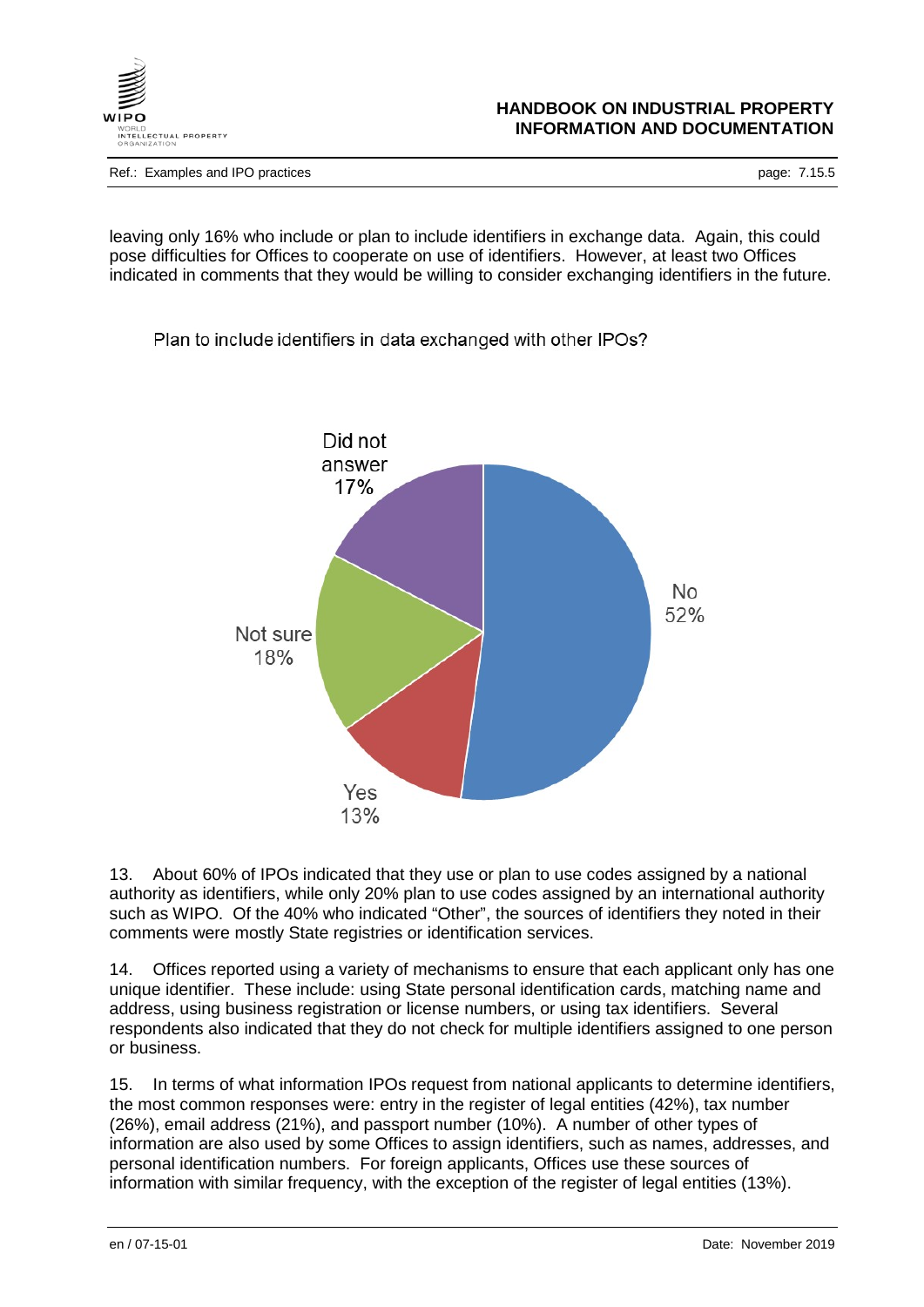

# What info do you request to determine identifiers for national applicants?



16. 63% of IPOs consider that a global identifier is a desirable solution to applicant name issues, with another 5% not sure. However, this means almost a third of Offices (32%) do not consider global identifiers to be desirable. Among the comments given, IPOs indicated that they were unsure of how a potential global id would be used and how many offices would adopt it, limiting their information for supporting global ids. On how to implement global identifiers, some Offices suggested creating a scheme for Offices to indicate national identifiers already in use by other Offices. A couple of Offices suggested having WIPO issue and manage global identifiers with PCT or Madrid applications. If global identifiers were adopted, 11 Offices indicated they would use both the global identifiers and national identifiers. Three Offices indicated they would likely transition from using national identifiers to using global ones. Four Offices indicated that there is currently not enough information about global identifiers to say what approach they would take.

## Part B - No Identifier

17. Responses on this part of the survey were low, with questions 8 and 9 only receiving about 5 answers each. This likely reflects that most Offices participating in the survey use some form of identifier, as indicated by the number of responses in the first section. However, it is hard to be absolutely certain because that question was not asked explicitly in the survey.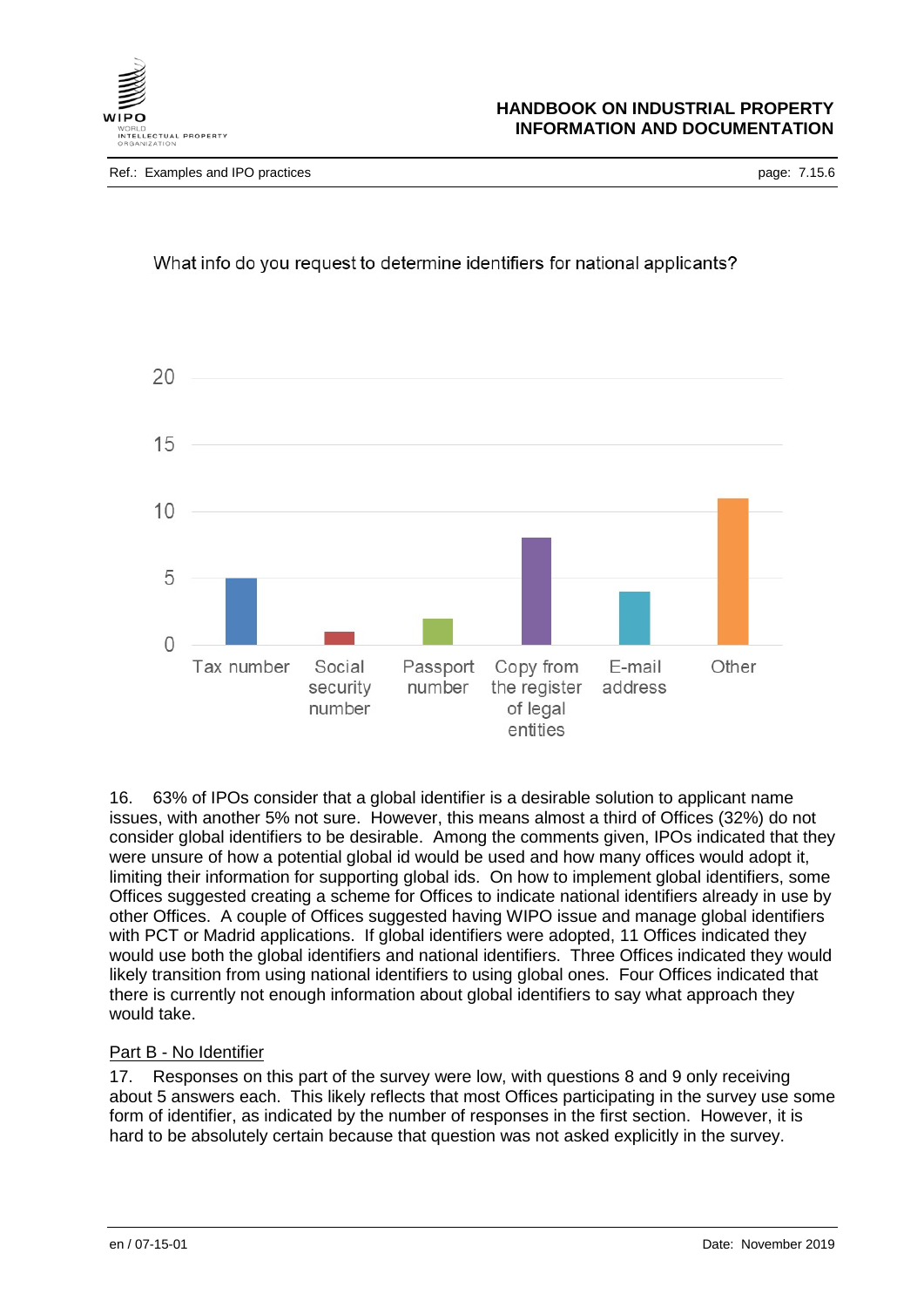

Ref.: Examples and IPO practices **page: 7.15.7** and intervals and intervals and intervals and intervals and intervals and intervals and intervals and intervals and intervals are page: 7.15.7

### **HANDBOOK ON INDUSTRIAL PROPERTY INFORMATION AND DOCUMENTATION**

18. For Offices which do not intend to use identifiers, three offices reported the reason as because their IT systems are not setup to support applicant identifiers. One Office (US) simply said they do not require identifiers from applicants without further explanation. As alternative approaches to using identifiers, one Office (CR) reported using data searches with manual review correction to address duplicate entries for the same owner, while another Office (DO) reported using statistical reports to detect and resolve problems.

19. As drawbacks or legal complications with using identifiers, Offices provided several issues. Some Offices (US, CA) legally require only the applicant's name and address, and they must accept what is provided. Privacy regulations for handling personal data were identified as another possible complication. Other complications were suggested with ensuring users provide the correct information and with obtaining identifiers for foreign applicants.

# Part C - Standardization Efforts

20. This part of the survey had very high response rates, averaging around 20 responses to each question.

21. On issues that IPOs would consider for further investigation, three quarters (75%) indicated that use of identifiers was a high priority, with only two Offices (CR, US) making it a low priority. This shows significant support among IPOs for investigating the use of identifiers. No other option commanded support from more than half of respondents. Roughly half of Offices considered normalized names or use of standardized names by applicants to be a medium or high priority, while the other half considered those items low priority. Use of dictionaries for patentee names had the lowest support, with only seven offices assigning medium priority and none giving high priority.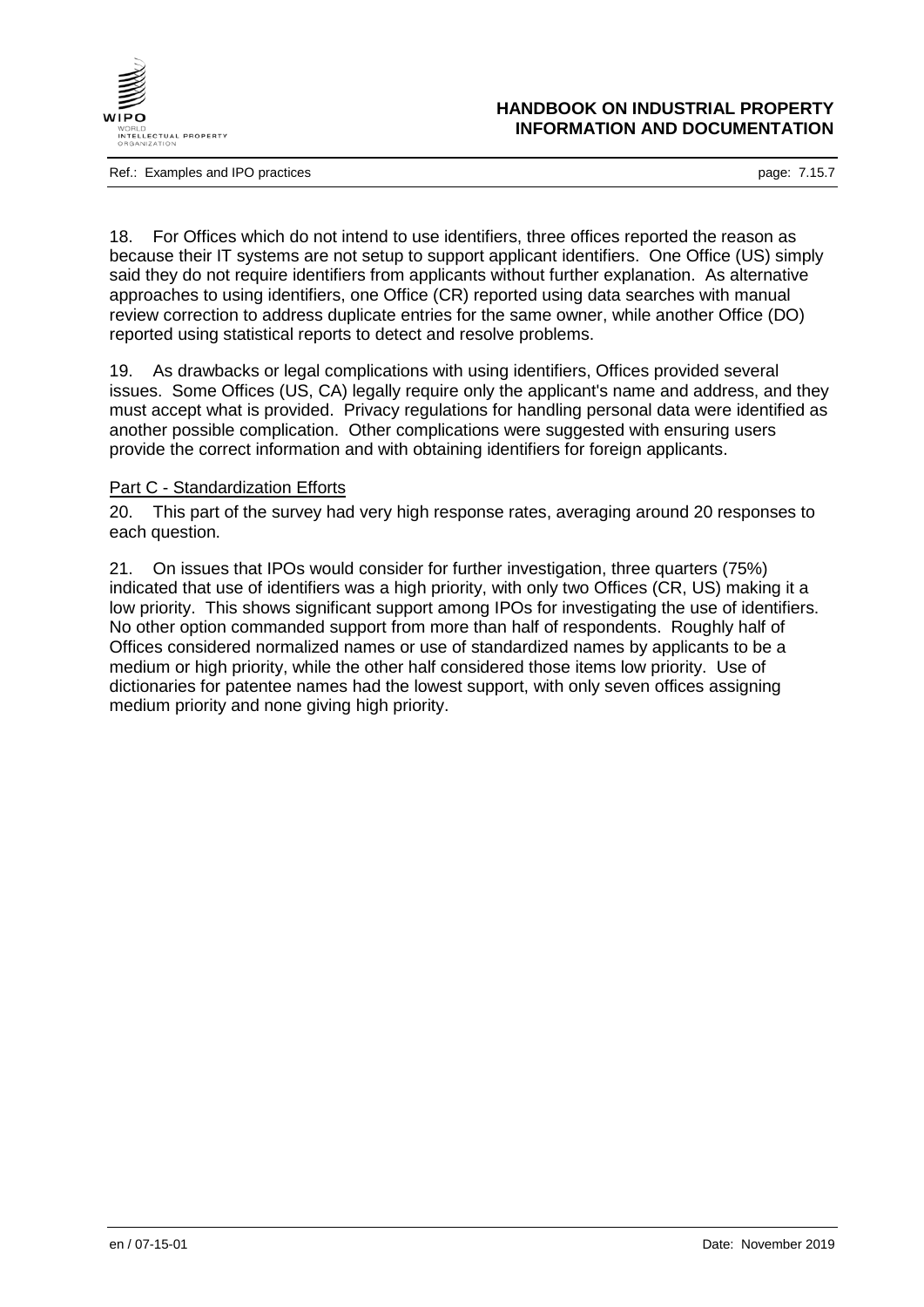

Ref.: Examples and IPO practices **page: 7.15.8** page: 7.15.8

# Which options would you consider for investigation in your Office?

|                                                                  | Low | <b>Medium</b> | High  | <b>No Answer</b> |
|------------------------------------------------------------------|-----|---------------|-------|------------------|
| Use of Identifiers                                               | 8%  | 13%           | 70%   | 9%               |
| Normalized names                                                 | 39% | 26%           | 22%   | 13%              |
| Use of 'dictionaries' of patentee<br>names by patent information | 40% | 30%           | $0\%$ | 30%              |
| Use of standardized names<br>designated by applicants            | 44% | 22%           | 17%   | 17%              |

22. On desired outcomes for the CWS Name Standardization Task Force, the most common response was a set of recommendations for Offices or applicants on using identifiers or name standardization (45% of responses). Another option suggested was creating a unified database of persons and legal identities (45% of responses), usually for storing global identifiers. Other suggestions included identifying situations where applicants would need identifiers (US), clarifying how to provide information such as applicant addresses (SE), and sharing computer algorithms for name standardization (KR).

23. On where standardization efforts should focus, there was no clear majority. Six of 17 responses (35%) preferred focusing on both internal IPO systems and external identifier databases. Four Offices (AU, CA, CO, IT) preferred to focus only on an external system, while three offices (ES, JP, NZ) preferred focusing on IPO internal systems. Three Offices (KR, DO, US) expressed no preference. One IPO (KR) suggested addressing the problem for different groups of applicants (domestic, foreign, past filers, future filers) according to IPOs' priorities.

24. Question 12, parts (a) and (b): On computer algorithms that Offices use or plan to use for name normalization or standardization, one third of respondents reported using an algorithm, one third reported not planning to use an algorithm, and one third weren't sure. Of those using algorithms: four Offices perform manual determinations after consulting additional data (one with applicant confirmation of the result); two offices report using fuzzy matching on names; one